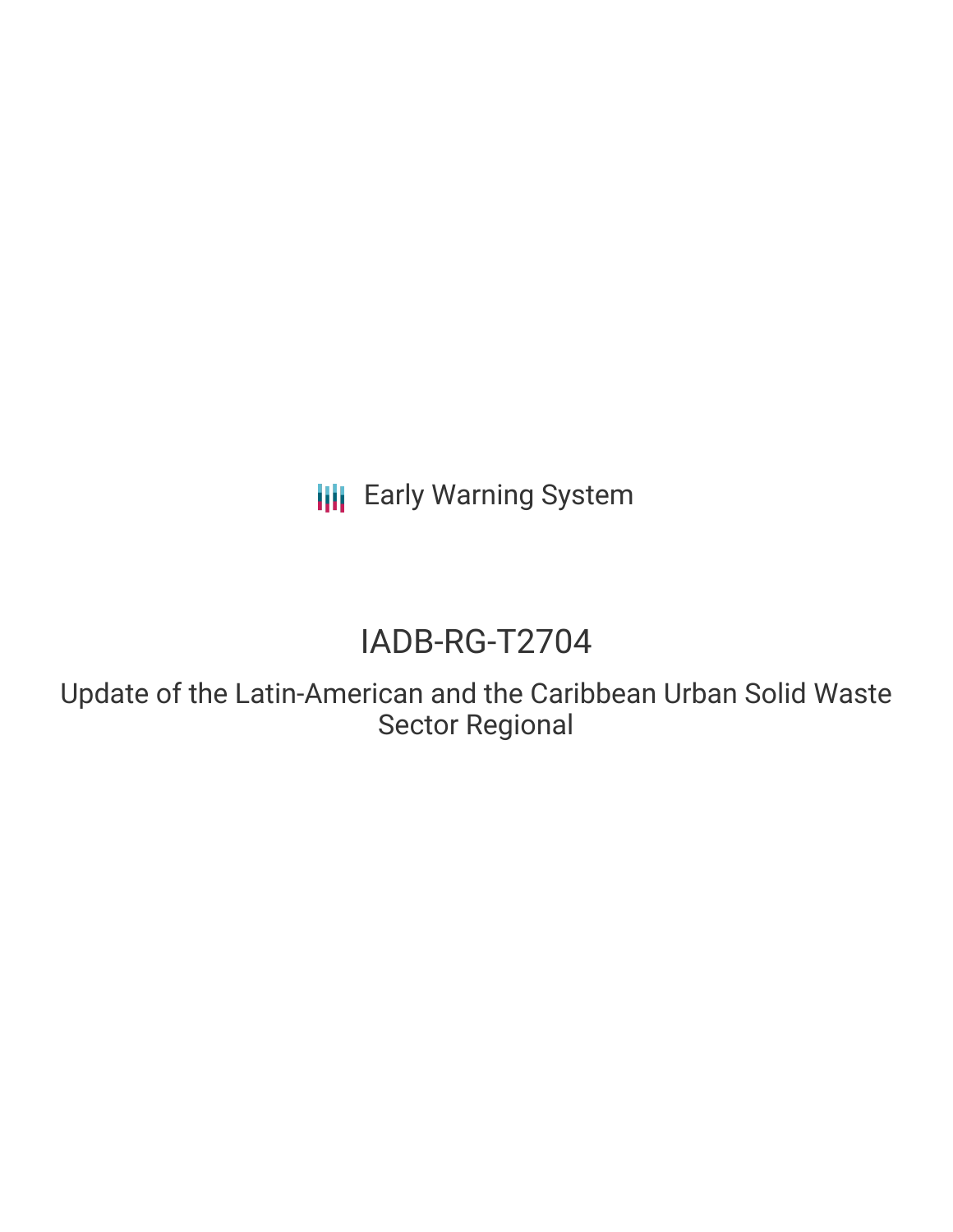

#### **Quick Facts**

| <b>Financial Institutions</b>  | Inter-American Development Bank (IADB) |
|--------------------------------|----------------------------------------|
| <b>Status</b>                  | Active                                 |
| <b>Bank Risk Rating</b>        |                                        |
| <b>Voting Date</b>             | 2015-12-09                             |
| <b>Investment Type(s)</b>      | <b>Advisory Services</b>               |
| <b>Investment Amount (USD)</b> | \$0.75 million                         |
| <b>Project Cost (USD)</b>      | \$ 0.75 million                        |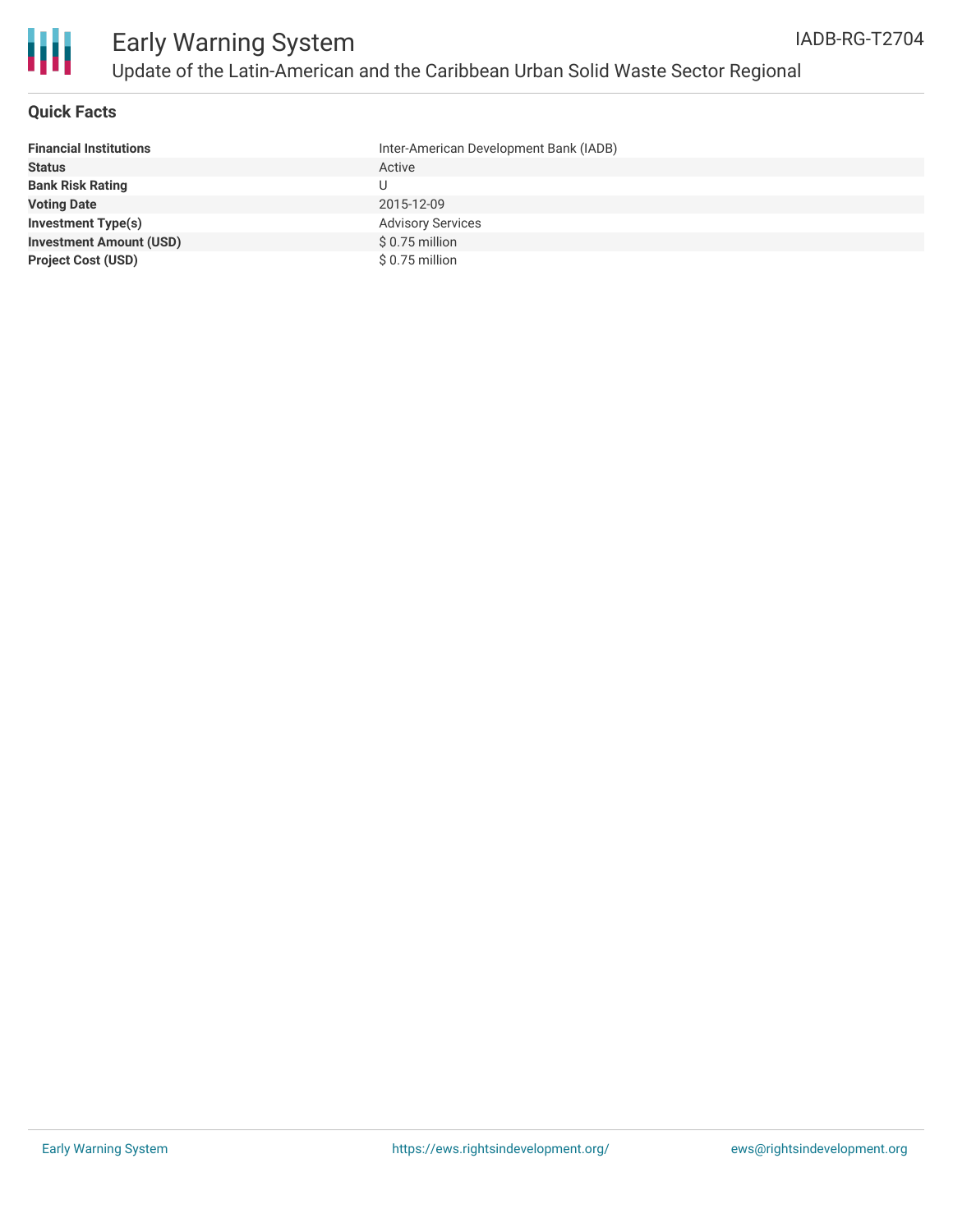

The main objectives of this Technical Cooperation (TC) are to: i) update the EVAL 2010 in order to incorporate the most recent statistics (2010 to the present), data, figures and values of the system, considering the impact of the new policies, regulations, investment, and infrastructure developed in the management system of solid waste in LAC during the last five years. The purpose is to enhance the information in some specific components, such as recycling; and to incorporate for the first time, additional waste streams in the analysis, such as food, industrial, hazardous, and medical waste; ii) create a public and user friendly on-line platform to disseminate the updated report (in addition to the publication in paper); and iii) propose a methodology for the periodic revision of this evaluation (at least every five years). In addition, the TC will: iv) support the creation of two additional sub-portals for the on-line platform: a) an urban solid waste sector and risk management interactive decision-making resource for planning purposes (clients oriented); and b) an urban solid waste recycling sector value quantification tool in order to carry out preliminary assessments about feasibility of develop recycling activities. The updated report will serve as learning tool for building the institutional capacity of governments.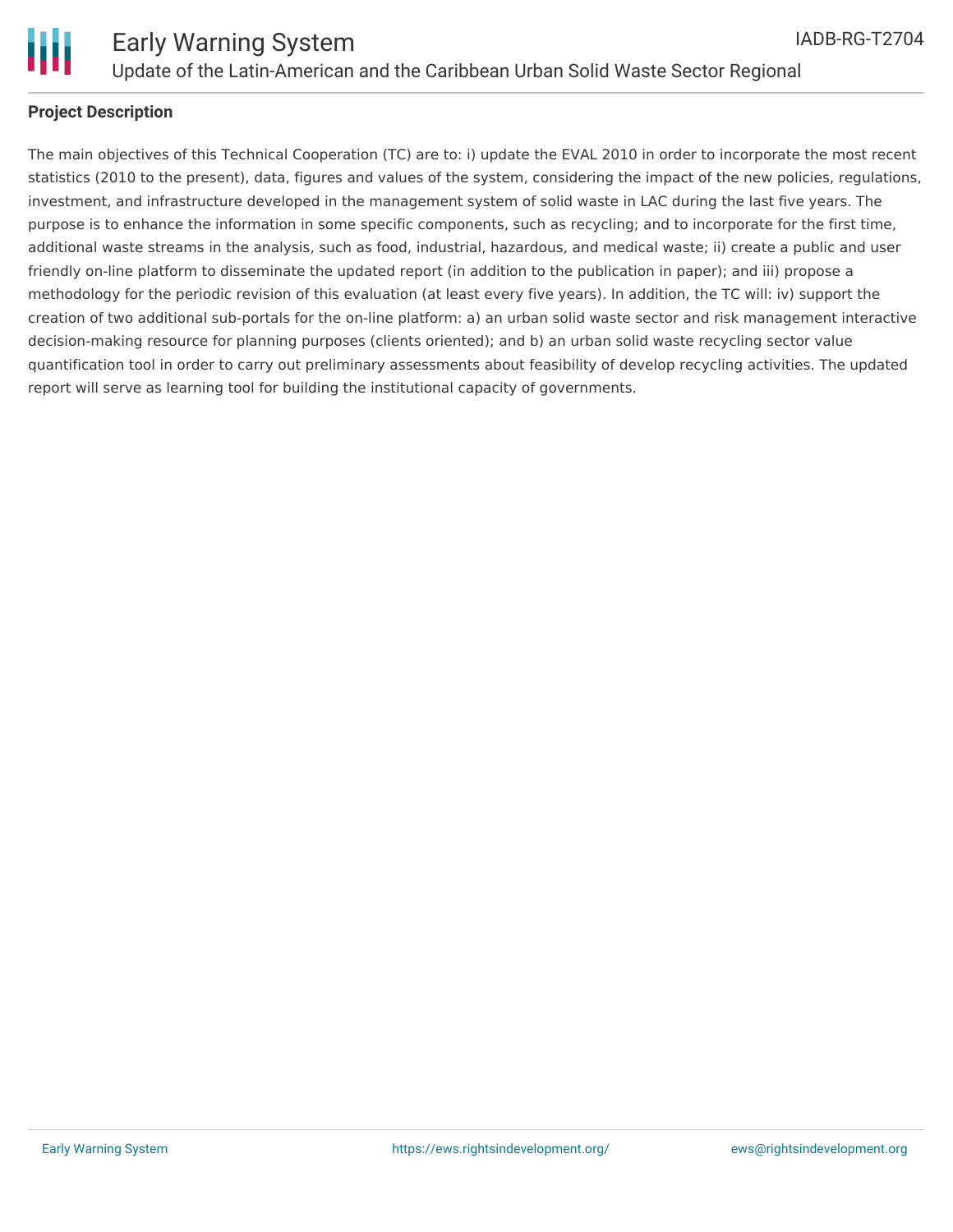

## Early Warning System Update of the Latin-American and the Caribbean Urban Solid Waste Sector Regional

#### **Investment Description**

• Inter-American Development Bank (IADB)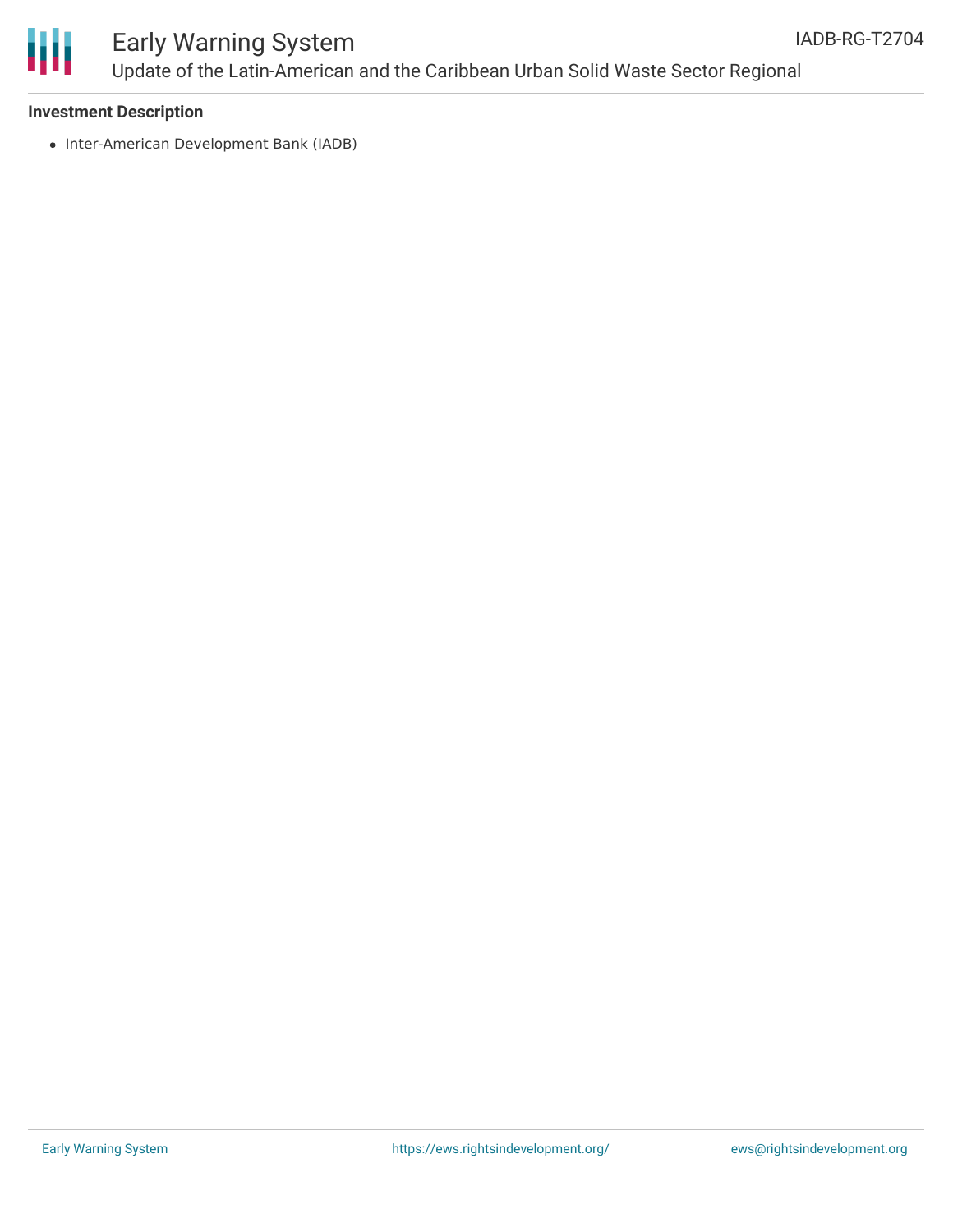

#### **Contact Information**

ACCOUNTABILITY MECHANISM OF IADB

The Independent Consultation and Investigation Mechanism (MICI) is the independent complaint mechanism and fact-finding body for people who have been or are likely to be adversely affected by an Inter-American Development Bank (IDB) or Inter-American Investment Corporation (IIC)-funded project. If you submit a complaint to MICI, they may assist you in addressing the problems you raised through a dispute-resolution process with those implementing the project and/or through an investigation to assess whether the IDB or IIC is following its own policies for preventing or mitigating harm to people or the environment. You can submit a complaint by sending an email to MICI@iadb.org. You can learn more about the MICI and how to file a complaint at http://www.iadb.org/en/mici/mici,1752.html (in English) or http://www.iadb.org/es/mici/mici,1752.html (Spanish).